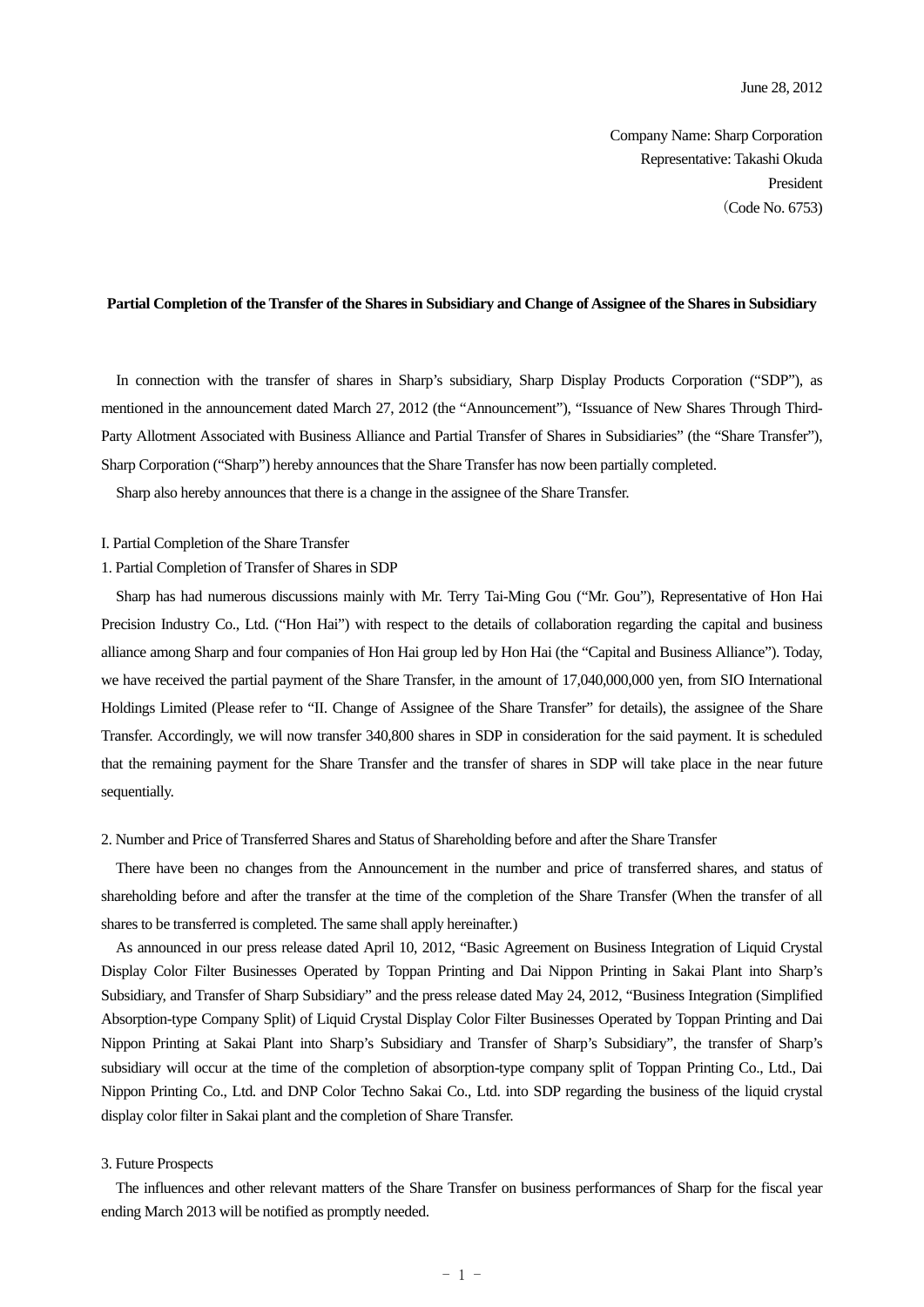### II. Change of Assignee of the Share Transfer

- 1. Change of Assignee
	- (1) Original Assignee

Terry Tai-Ming Gou

(2) Assignee after Change

SIO International Holdings Limited

(3) Reason for Change

As mentioned in the Announcement, we were originally scheduled to conduct the Share Transfer to Mr. Gou, Representative of Hon Hai. However, in response to the request by Mr. Gou, we determined to change the assignee of the Share Transfer to his investment company, SIO International Holdings Limited. As a result of this change, Mr. Gou representing Hon Hai will make an investment in SDP through the investment company, and therefore the said change does not affect our original plan in which Mr. Gou will invest in SDP for the purpose of establishing a concrete partnership with us in the Capital and Business Alliance.

| (1)         | Name                                                     | SIO International Holdings Limited                                                       |                                                                                                                                                                                                                                                                                                                                                                                                                |
|-------------|----------------------------------------------------------|------------------------------------------------------------------------------------------|----------------------------------------------------------------------------------------------------------------------------------------------------------------------------------------------------------------------------------------------------------------------------------------------------------------------------------------------------------------------------------------------------------------|
| (2)         | Address                                                  | Scotia Centre, 4 <sup>th</sup> Floor, P.O.Box 2804, George Town, Grand Cayman, KY1-1112, |                                                                                                                                                                                                                                                                                                                                                                                                                |
|             |                                                          | Cayman Islands                                                                           |                                                                                                                                                                                                                                                                                                                                                                                                                |
| (3)         | Title and Name of                                        | Director: Tao Yung-Ching                                                                 |                                                                                                                                                                                                                                                                                                                                                                                                                |
|             | Representative                                           |                                                                                          |                                                                                                                                                                                                                                                                                                                                                                                                                |
| (4)         | <b>Principal Business</b>                                | Investment, etc.                                                                         |                                                                                                                                                                                                                                                                                                                                                                                                                |
| (5)         | Capital                                                  | 3.5 million yen                                                                          |                                                                                                                                                                                                                                                                                                                                                                                                                |
| (6)         | Date of Establishment                                    | May 7, 2012                                                                              |                                                                                                                                                                                                                                                                                                                                                                                                                |
| (7)         | <b>Total Assets of Preceding</b><br><b>Business Year</b> |                                                                                          |                                                                                                                                                                                                                                                                                                                                                                                                                |
| (8)         | Net Assets of Preceding                                  |                                                                                          |                                                                                                                                                                                                                                                                                                                                                                                                                |
|             | <b>Business Year</b>                                     |                                                                                          |                                                                                                                                                                                                                                                                                                                                                                                                                |
| (9)<br>(10) | Major Shareholders and                                   | Winner City Group Limited<br>71.81%                                                      |                                                                                                                                                                                                                                                                                                                                                                                                                |
|             | Their Shareholding Ratio                                 | iFlux Technology Limited<br>28.19%                                                       |                                                                                                                                                                                                                                                                                                                                                                                                                |
|             | Relationship between<br>Sharp and New Assignee           | Capital<br>Relationship                                                                  | There is no significant capital relationship to be specified<br>between the Sharp and the new assignee. In addition, there is no<br>noteworthy capital relationship between the concerned parties<br>or affiliates of Sharp and the concerned parties or affiliates of<br>the new assignee. Furthermore, the both of the major<br>shareholders of the new assignee are the investment companies<br>of Mr. Gou. |
|             |                                                          | Human<br>Relationship                                                                    | There is no human relationship to be specified between Sharp<br>and the new assignee. In addition, there is no noteworthy<br>human relationship between the concerned parties or affiliates<br>of Sharp and the concerned parties or affiliates of the new<br>assignee.                                                                                                                                        |
|             |                                                          | <b>Business</b><br>Relationship                                                          | There is no business relationship to be specified between Sharp<br>and the new assignee. In addition, there is no noteworthy<br>business relationship between the concerned parties or affiliates<br>of Sharp and the concerned parties or affiliates of the new<br>assignee.                                                                                                                                  |
|             |                                                          | Classification as<br><b>Related Parties</b>                                              | The new assignee is not classified as a related party of Sharp. In<br>addition, the concerned parties or affiliates of the new assignee<br>are not classified as related parties of Sharp.                                                                                                                                                                                                                     |

### 2. Outline of New Assignee of Shares

3. Number and Price of Transferred Shares and Status of Shareholding before and after the Share Transfer

Please refer to "I. 2. Number and Price of Transferred Shares and Status of Shareholding before and after the Share Transfer" regarding the number and price of transferred shares and the status of shareholding before and after the Share Transfer.